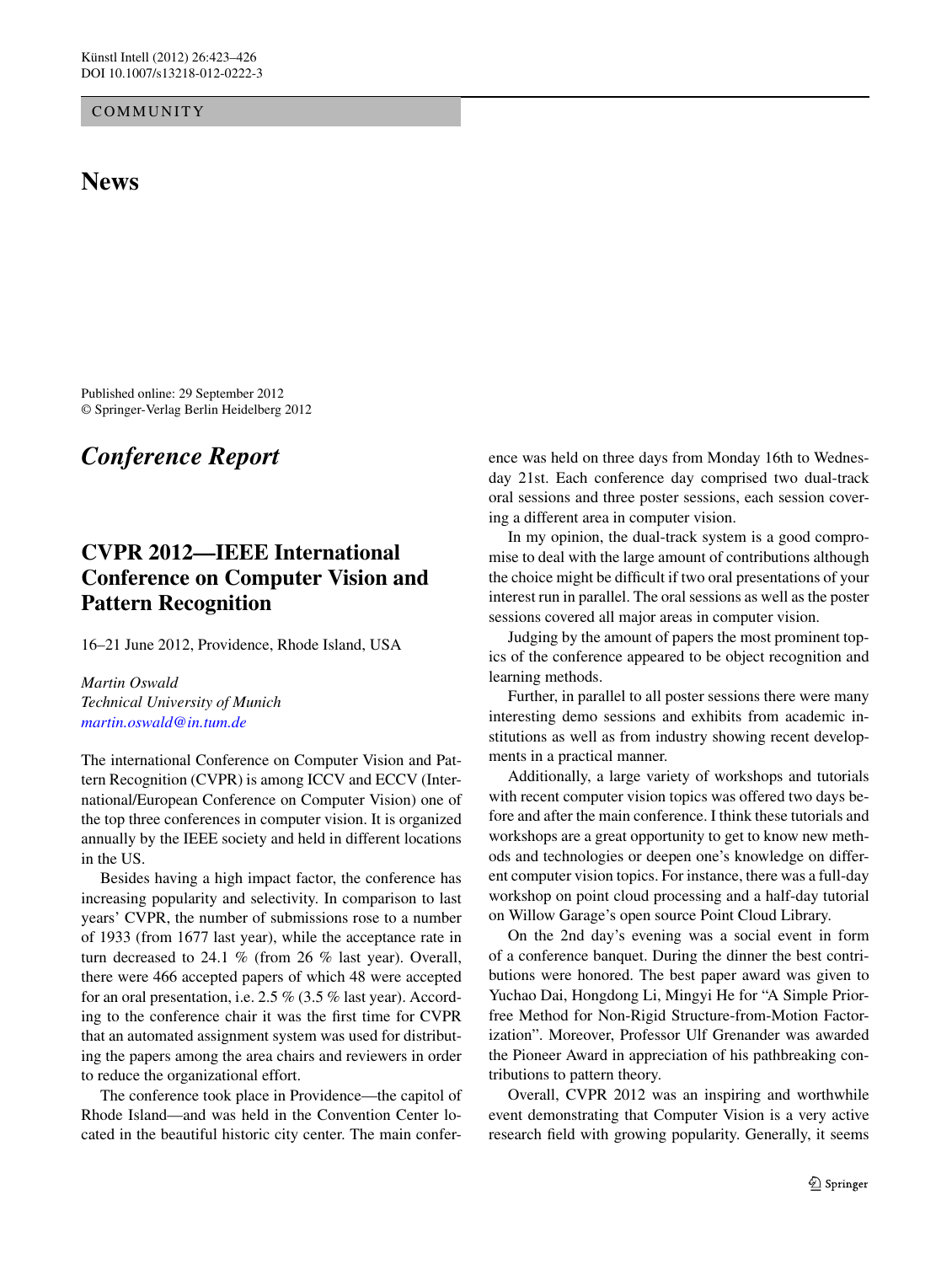impossible to keep track of every contribution, but the outstanding conference organization with well-arranged time schedules, room plans, and pocket guides made it easy to follow the topics of interest.

Next years' CVPR 2013 will take place in Portland, Oregon, from June 25 to 27. In order to keep track of important and most recent developments in Computer Vision, I highly recommend the attendance at this conference.

#### **RoboCup 2012**

18–24 June 2012, Mexico City

#### *Johannes Pellenz Universität Koblenz-Landau*

Mexico was the host of the 16th RoboCup competition from June 18th to 24th 2012. It was the first time that the RoboCup world championship took place in Latin America. About 2,300 participants and over 400 teams from 45 countries came to the World Trade Center in Mexico City to compete with their robots in many different leagues.

In the "traditional" soccer middle-size league (MSL) robots with a maximum height of 80 cm play on a  $12 \times 18$  m large field against each other. Each team has five robots including the goalkeeper. Current research interests include the development of adaptive, self-learning and cooperative behaviors with a high game dynamic. A landmark change in rules for the promotion of cooperative behavior took place this year. The robot teams are forced to pass the ball over the middle line. Consequently it was the first time that teams showed well-tuned passing behaviors at a high speed of up to 5.5 m/s. Team Tech United from the Netherlands won the competition, followed by MRL from Iran and Water from China. The Small Size League (SSL) focuses on the problem of intelligent multi-agent cooperation and control in a highly dynamic environment with a hybrid centralized/distributed system. This setup includes an external, standardized vision system for tracking as well as external computers that can evaluate complex strategies and communicate these to the robots. In 2012, the SSL increased the number of robots per team, playing now 6 vs. 6 matches, and thereby aims to remain the robot league that plays the most sophisticated soccer moves. Here, the team Skuba from Thailand bet the team ZjuNlict from China. The team KIKS from Japan finished on third place.

In the Standard Platform League (SPL) a standardized robot platform—the humanoid robot NAO, manufactured by Aldebaran Robotics—is used to play soccer. This year,

keeping track of the robots' positions on the field was in the center of the development, since both goals had the same color now. Therefore, the participating teams had to develop new methods for their robots to determine their orientation on the field. In the future, the SPL shall become the league with most robot players per team, since the common hardware makes this a lot easier than in leagues in which teams build their robots by themselves. The winner in this league was TT-UT Austin Villa from the USA, followed by team B-Human from Bremen and rUNSWift from Australia.

The 3D soccer simulation league is played with simulated NAO robots. This year games were played 11 vs. 11 on a virtual field that's size resembles the dimensions of a real soccer field. 2D simulation is played on simplified robot models with a focus on strategy and collaboration. It is worthwhile to mention that this lead to publications already in real soccer journals.

In the Humanoid League, autonomous robots, which are frequently constructed by the teams themselves, play in three size classes: KidSize (*<*60 cm), TeenSize (90– 120 cm), and AdultSize. This year, many KidSize teams used the DARwIn-OP robot, which is sold by the Korean company Robotis. Team DARwIn (Virginia Tech & University of Pennsylvania) clearly won with this robot the KidSize soccer tournament. After the Japanese team CIT Brains, Darmstadt Dribblers (TU Darmstadt) reached the third place. Team NimbRo (University of Bonn) defended the TeenSize title and was elected Best Humanoid by the team leaders of the entire league, not the least because of maximal number of points in the Technical Challenge. To make entry in this size class easier, the Bonn team is developing a TeenSize robot who's hard- and software will be released. New technical challenges this year were obstacle dribbling with an unknown ball and kicking high. Next year, the Humanoid League will also use only one goal color and will increase the number of players in KidSize to four per team.

The Rescue Robot League (RRL) is now in its 11th year and provides a stepping-stone for robot developers interested in demonstrating and practicing relevant operational tasks for emergency responders. The autonomous or teleoperated robots operate in a simulated disaster area; their task is to find victims and report their position and condition to the responders. This year, QR-codes were placed all over the arena to measure the coverage of the search. The detection and identification of a QR code showed the capability of the sensor set of the robot and the effectiveness of the exploration strategy; the correct mapping of the code the ability to localize and map the environment. The robot Hector UGV from TU Darmstadt demonstrated very good performance in these areas and finally scored second after the team MRL from Iran and before the teams Stabilize from Thailand and YRA from Iran that were tied third place. Team Stabilize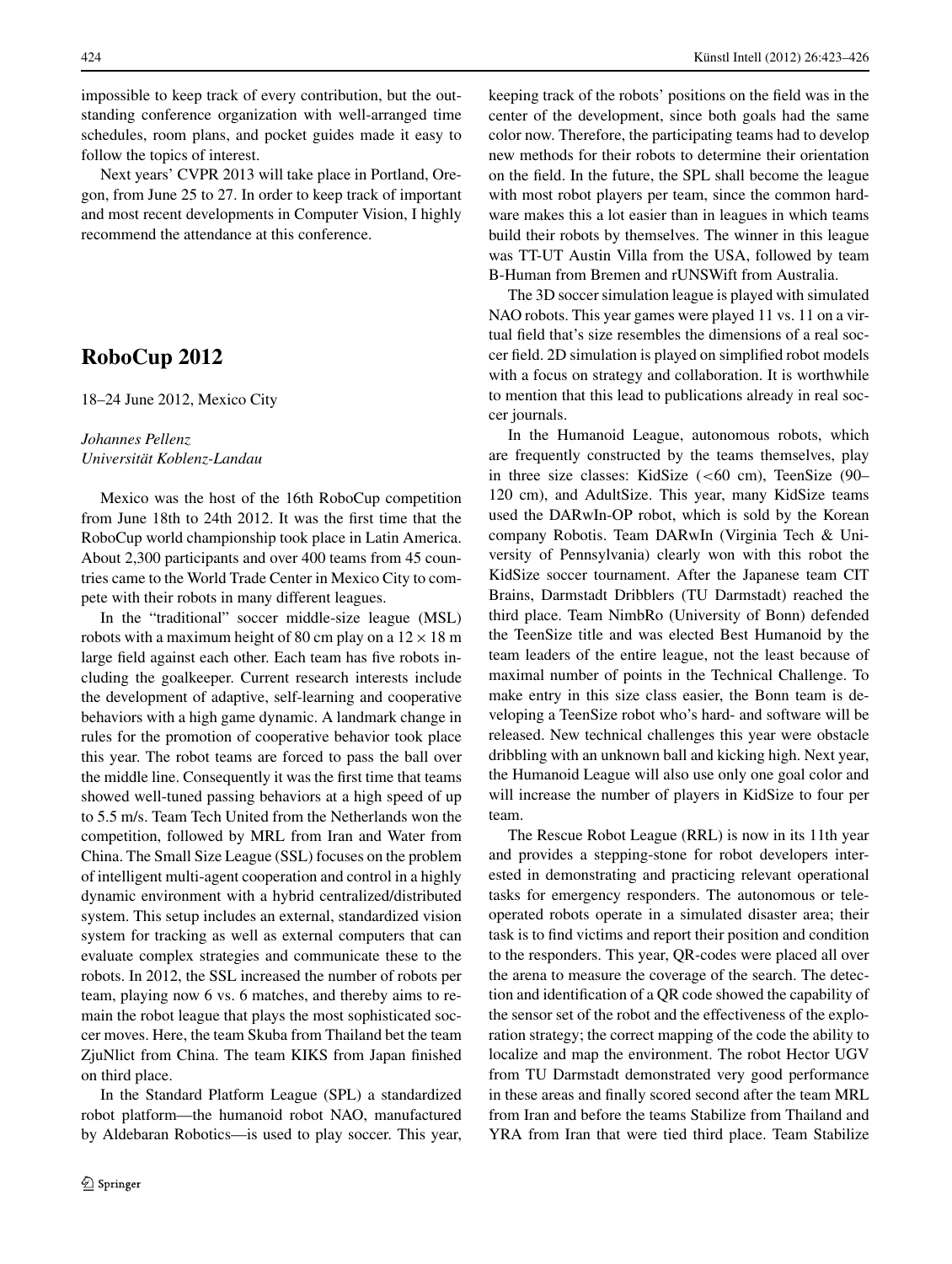also succeeded in the Best in Class Mobility and Team Hector in the Best in Class Autonomy competition. Team DML from Iran won the Best in Class Manipulation challenge.

In 2012, RoboCup introduced a new league: the Logistics League Sponsored by Festo (LLSF). The focus is not a sport competition but the competition environment provides the flair of a flexible production. The logistics for different level of production processes must be autonomously managed by three mobile robots called Robotino® of Festo (see [www.festo.com](http://www.festo.com)). This year, the challenge focused on the development of multi-agent planning and scheduling methods and creating reliable software implementations on the given PC104 controller of the Robotino. For next year this restriction will be skipped, which allows the participants to extend the Robotino controller by their own computers in order enable the teams to integrate more sophisticated AI methods.

Other leagues at the RoboCup were the RoboCup@Home league (with team NimbRo from Bonn on first, team Er@sers from Japan on second, and team Tobi from Bielefeld on third place), the RoboCup@Work demo, the RoboCup Rescue Simulation League, as well as the soccer, rescue and dance competitions in RoboCup Junior.

On Sunday after the competition, the 16th RoboCup Symposium took place in the Mexico City WTC Auditorium. The well attended oral presentations consisted of





twelve papers and two invited talks by Martial Hebert (from Carnegie Mellon University) and Edwin Olson (from University of Michigan). Thirteen more papers and seven RoboCup projects were presented as poster. The accepted papers were selected from 64 submissions. The work of J.J. Alcaraz-Jiménez et al. "Lateral Disturbance Rejection for the NAO Robot" received the Best Paper Award.

The organizing committee in Mexico City managed to set up a great event which was well received by the participants. The next RoboCup Competition will be hosted in Eindhoven, Netherlands from June 24th to 30th 2013. Daniele Nardi, the president of the RoboCup Federation, also announced the location of 2014 RoboCup 2014: The RoboCup community will again travel to America: to Brazil.

### **DAGM-OAGM 2012—34th Meeting of the German Association for Pattern Recognition, and the 36th Meeting of the Austrian Association for Pattern Recognition**

27–31 August 2012, Graz, Austria

*Germán Martín García Rheinische Friedrich-Wilhelms Universität Bonn [martin@cs.uni-bonn.de](mailto:martin@cs.uni-bonn.de)*

This year's edition was the fourth time that the German (DAGM) and Austrian (OAGM) associations for pattern recognition jointly organize their annual conference. It was hosted by the University of Graz and had over 120 participants, 98 papers submissions and a total of 50 papers accepted for publication, of which 27 were chosen for oral and 23 for poster presentation. Two tutorials and workshops were given, and three invited talks by Antonio Torralba, Jiri Matas, and Francis Bach completed the program. The organization of the event left no room for mistakes or delays, which is remarkable given the tight schedule that was planned.

Because of its beauty and the ease of transportation, the city of Graz is an ideal location for such meetings. Since 1999, it belongs to the UNESCO list of World Cultural Heritage Sites; and it is indeed a pleasant experience to walk by its streets and parks.

Two tutorials and two workshops took place on Tuesday. The first of the tutorials was on the topic of Random Forests, which is one of the current trends in machine vision. It was given by Christian Leistner, from Microsoft Vexcel Imaging